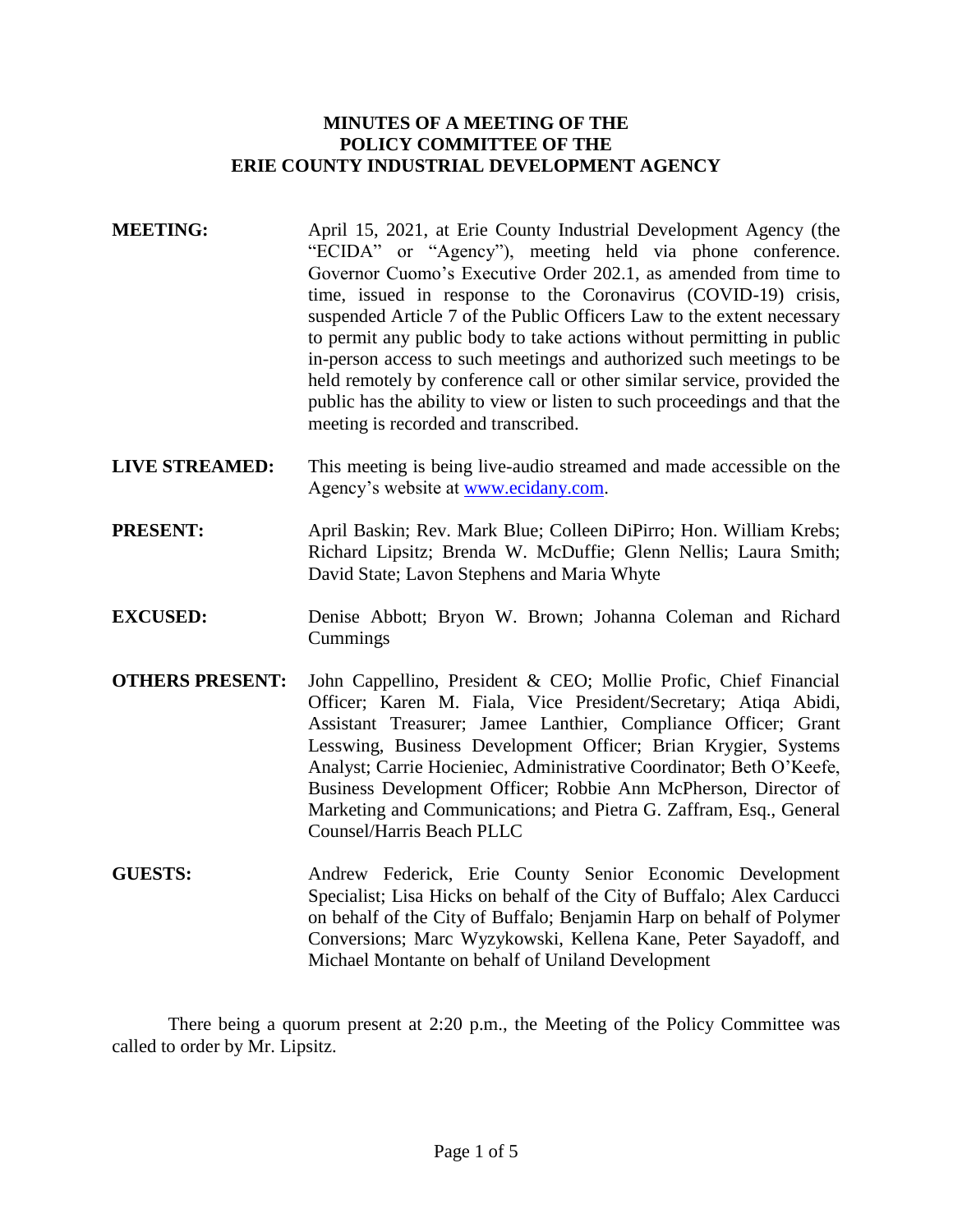### **MINUTES**

The minutes of the March 4, 2021 Policy Committee meeting and the minutes of the March 26, 2021 Special Policy Committee meeting were presented. Upon motion made by Mr. Blue and seconded by Mr. State, the aforementioned Policy Committee meeting minutes were then unanimously approved.

### **PROJECT MATRIX**

Mr. Cappellino reviewed the Agency's Project Matrix. Mr. Lipsitz directed that the report be received and filed.

### **PROJECT PRESENTATIONS**

BLD VII, LLC, 8 Dona Street, Lackawanna, New York 14218. Mr. Cappellino presented this proposed sales tax, mortgage recording tax and real property tax abatement benefits project involving the construction of a 151,200 sq. ft. industrial spec building. The building would be offered as a multi-tenant facility as there presently exists a demand for this type of space.

Uniland representatives presented renderings and further discussed the project.

Mr. Cappellino stated that in exchange for providing the sales and use tax, mortgage recording tax exemption and real property tax abatement benefits, the approval of this project will be conditioned upon adherence to certain material terms and conditions with respect to the potential modification, recapture and/or termination of financial assistance as follows:

| Condition               | Term                       | <b>Recapture Provision</b>                     |
|-------------------------|----------------------------|------------------------------------------------|
|                         |                            | Investment amount equal to or greater than 85% |
|                         |                            | of project amount.                             |
|                         |                            | Total Project Amount = $$14,570,786$           |
| <b>Total Investment</b> | At project completion      | $85\% = $12,385,168$                           |
|                         |                            | Create 85% of Projected                        |
|                         | Coincides with 10-year     | Projected $= 41$                               |
| Employment              | <b>PILOT</b>               | $85\% = 35$                                    |
|                         |                            | Adherence to policy including quarterly        |
| Local Labor             | <b>Construction Period</b> | reporting                                      |
|                         | Coincides with 10-year     |                                                |
| Pay Equity              | <b>PILOT</b>               | Adherence to policy                            |
|                         | Coincides with 10-year     |                                                |
| Unpaid Tax              | <b>PILOT</b>               | Adherence to policy                            |
|                         |                            | Recapture of state and local sales taxes,      |
| Recapture Period        | 10-year PILOT term         | mortgage recording tax and real property taxes |

## **Draft Recapture Material Terms**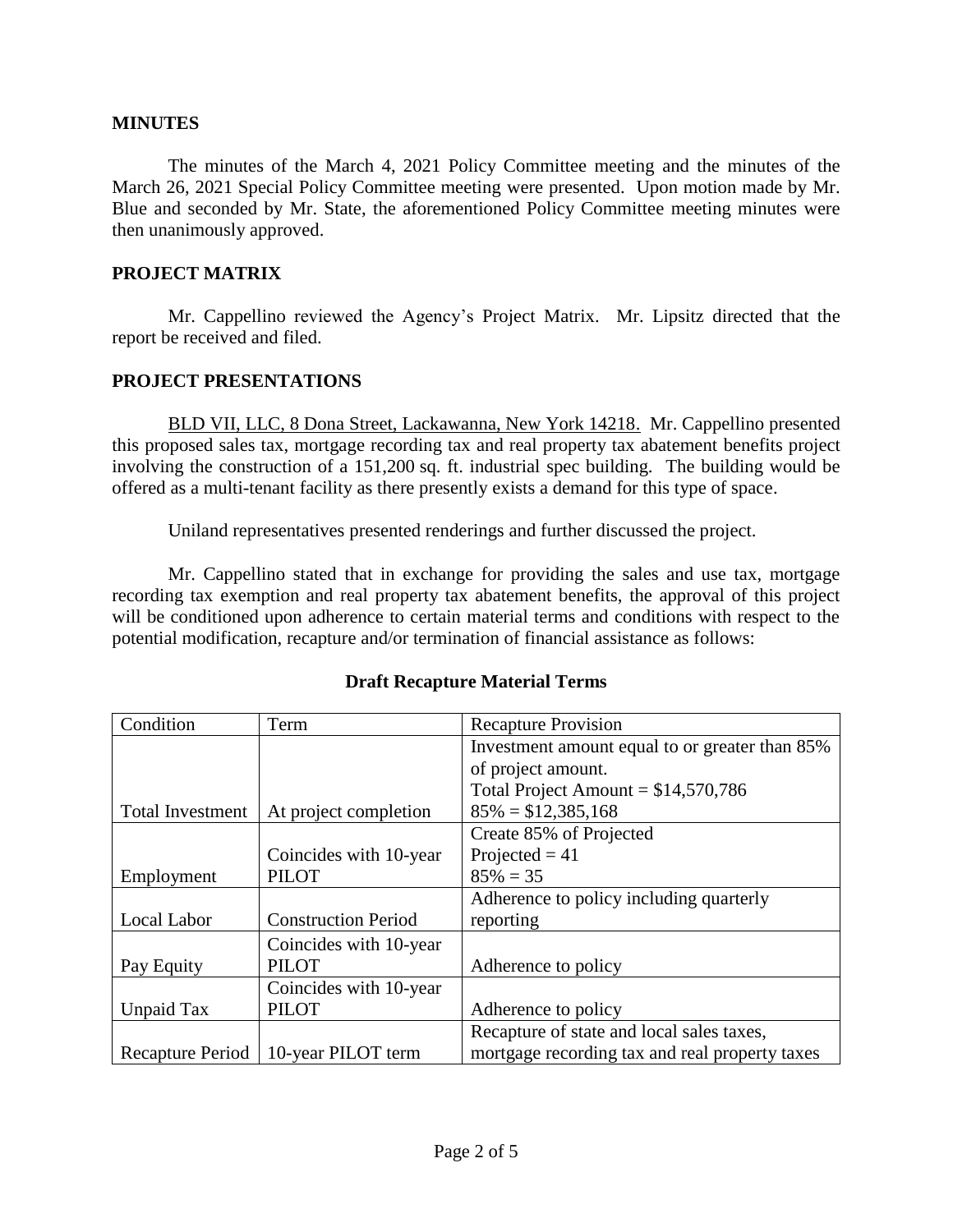Ms. DiPirro stated given Uniland's outstanding history and reputation as a developer, the demonstrated need in the market and redevelopment of Brownfield areas is indication of improvement of the economy. She is in favor of the project.

Mr. Blue stated interest in redevelopment of the former Bethlehem Steel site is a great opportunity.

Mr. Blue moved and Ms. McDuffie seconded to recommend the project as proposed be forwarded to the members of the ECIDA Board for approval. Mr. Lipsitz called for the vote and the project was then unanimously approved.

Ms. Whyte is in favor of the project and thanked Mr. Cappellino and the Uniland team for their terrific work. She appreciated Uniland working with us on workforce goals that serve the community. Mr. State stated the project is enhancing area growth and was honored to support the project. Mr. Lipsitz thanked Uniland for their presentation noted upon completed there will be an estimated 350-400 workers on the entire site. Ms. Smith echoed everyone's sentiment and stated Uniland is a great partner.

At this point in time, Mr. Krebs joined the meeting.

Polymer Conversions, Inc., 5732 Big Tree Road, Orchard Park, New York. Mr. Cappellino presented this proposed sales tax, mortgage recording tax and real property tax abatement benefits project involving the construction of an approximately 41,500+/- square foot expansion to the existing building for the purpose of expanding and consolidating the Company's cleanroom manufacturing space, warehouse space, engineering offices, tool room space, and meeting space.

Mr. Hart from the company made a presentation to the members.

Ms. Smith stated she was in support of the project. Ms. McDuffie has followed this company for a very long time and is happy it has grown and is competitive in our region. She also supports the project.

Mr. Cappellino stated that in exchange for providing the sales and use tax, mortgage recording tax exemption and real property tax abatement benefits, the approval of this project will be conditioned upon adherence to certain material terms and conditions with respect to the potential modification, recapture and/or termination of financial assistance as follows:

| <b>Condition</b> | Term                                     | <b>Recapture Provision</b>                     |
|------------------|------------------------------------------|------------------------------------------------|
|                  |                                          | Investment amount equal to or greater than 85% |
|                  |                                          | of project amount.                             |
|                  |                                          | Total Project Amount = $$14,250,000$           |
|                  | Total Investment   At project completion | $85\% = $12,112,500$                           |

# **Draft Recapture Material Terms**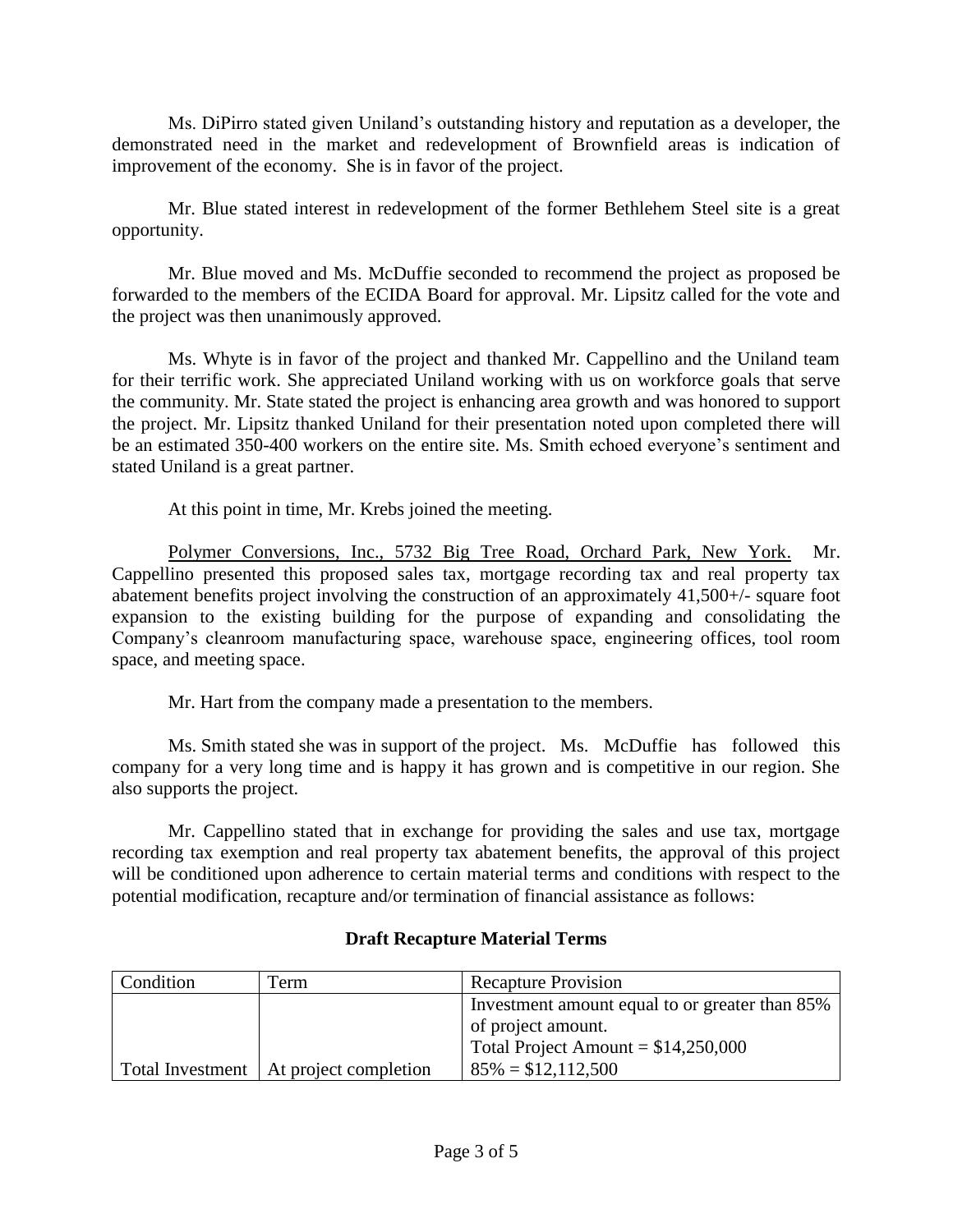|                  |                            | Maintain Base = $125$                          |
|------------------|----------------------------|------------------------------------------------|
|                  |                            | Create 85% of Projected                        |
|                  |                            | Projected $= 15$                               |
|                  | Coincides with 10-year     | $85\% = 13$                                    |
| Employment       | <b>PILOT</b>               | Recapture Employment = $138$                   |
|                  |                            | Adherence to policy including quarterly        |
| Local Labor      | <b>Construction Period</b> | reporting                                      |
|                  | Coincides with 10-year     |                                                |
| Pay Equity       | <b>PILOT</b>               | Adherence to policy                            |
|                  | Coincides with 10-year     |                                                |
| Unpaid Tax       | <b>PILOT</b>               | Adherence to policy                            |
|                  | Coincides with 10-year     | Recapture of state and local sales taxes,      |
| Recapture Period | <b>PILOT</b>               | mortgage recording tax and real property taxes |

Ms. McDuffie moved and Ms. Whyte seconded to recommend the project as proposed be forwarded to the members of the ECIDA for approval. Mr. Lipsitz called for the vote and the project was then unanimously approved.

## **EMPLOYMENT IMPACT COVID-10 PANDEMIC**

Mr. Cappellino provided members with an update regarding the impact of the COVID-19 pandemic on employment Mr. Cappellino recommended adoption of special COVID-19 waiver to the Agency's Recapture Policy 2020, noting any company who applies for the waiver must document the reasons for its request.

Ms. Smith queried if there was a trend as to type of industry or size of company seeing impacts from the pandemic. Mr. Cappellino noted certain back office employers have been impacted, and acknowledged the Agency's project population steered to manufacturers.

Ms. Smith then queried as to how the Agency will know when the waiver is not needed. Mr. Cappellino replied that there will probably be conversation on this topic until 2022 or when the disaster order expires. Mr. Krebs stated it is a great idea and makes sense.

Ms. McDuffie noted this recommendation is indicative of Agency staff being responsive to community needs. It shows flexibility given the circumstances and she endorses this recommendation.

Mr. Lipsitz noted the thoughtful review because some businesses have increased productivity. The recommendation was well written and thoughtful and he supports the recommendation.

Ms. DiPirro moved and Ms. Whyte seconded to recommend the approval of the amendment to the Recapture Policy.

Ms. Whyte stated commended the thoughtful discussion and creativity in part of staff, noting it reduces to writing logic applied to earlier projects.